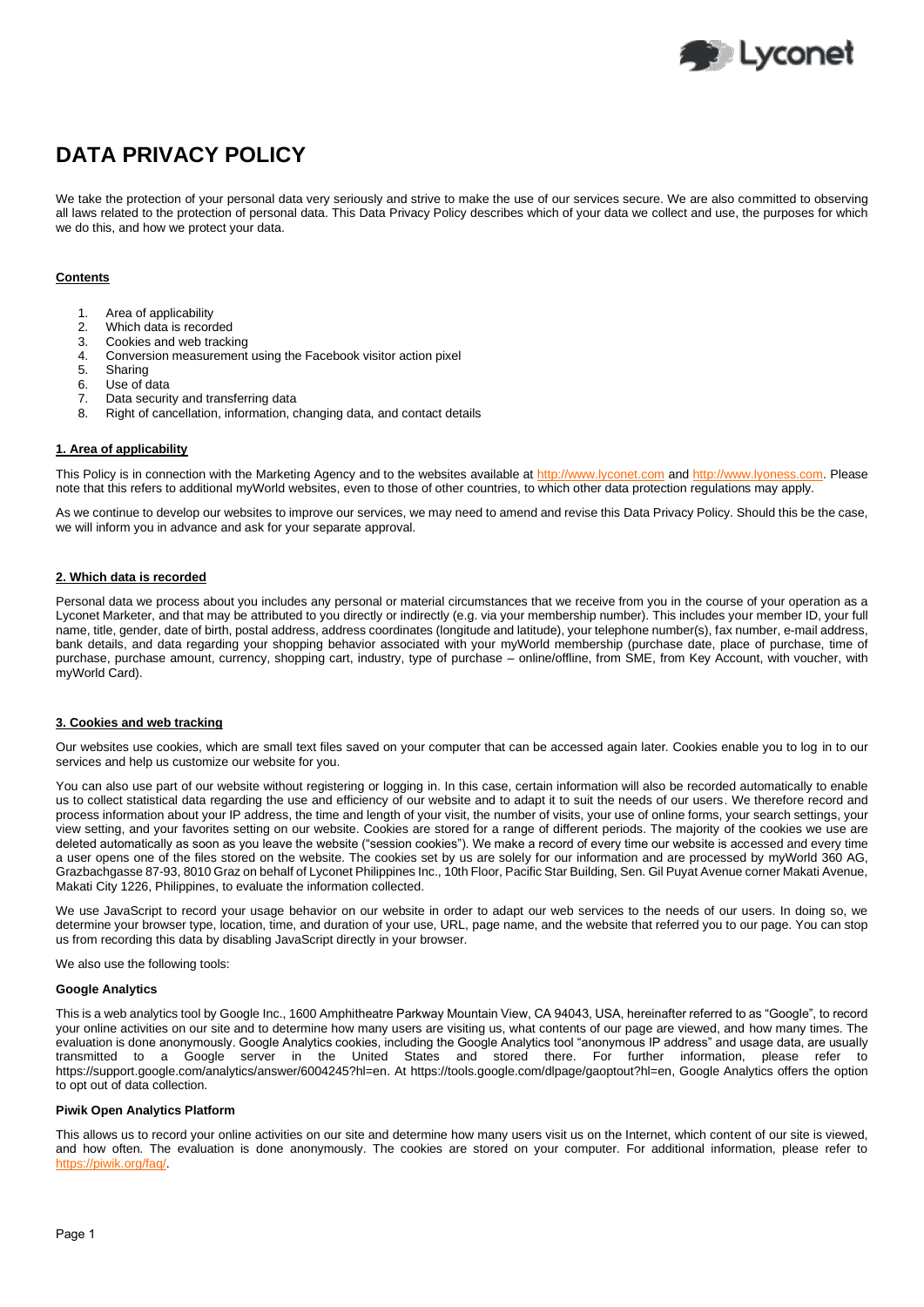

## **Google AdWords**

This is used to record website visits for advertising purposes (remarketing) in Google and in the Display Network. When you visit a website, your browser saves cookies that allow you to be recognized as a visitor when you visit websites that belong to Google's advertising network. On these pages, ads that relate to content that you previously viewed on other websites that use Google's remarketing function can be presented to you as a visitor. You can opt out of data collection by Google AdWords on the website http://www.google.com/settings/ads.

#### **Google AdWords conversion tracking**

We use this to generate conversion statistics that measure the effectiveness of our online advertising campaigns. The conversion tracking cookie is set when a user clicks on an ad placed by Google. According to Google's privacy policy, no personal information is processed. If you do not wish to participate in tracking, you can opt out of this usage by disabling the Google conversion tracking cookie in the usage settings of your Internet browser.

#### **Salesforce Marketing Cloud**

We use this to record your behavior on our website to optimize our product offering. It helps us determine how many users visit us in the Internet, which content of our site is viewed, and how often. The evaluation is done anonymously and is used automatically by predictive intelligence to improve the presentation of our product offering. For registered members, the user-related behavior on the website is recorded to improve the user experience and is used to display the relevant content. Salesforce cookies are usually delivered to a Salesforce server in the United States and stored there.

#### **Microsoft Application Insights**

Application Insights is a service from Microsoft that enables us to monitor and improve the performance and usability of the Website. The service stores and analyses anonymised telemetry data (Number of pageviews, page load times, exceptions encountered and tracing of AJAX dependencies). The cookies (-ai\_user, ai\_session) are usually transmitted to a Microsoft server in the USA and stored there.

#### **Hotjar**

We collect non-personal information, including standard internet log information and details of your behavioral patterns when you visit our website. This is done to provide you with a better user experience, to identify preferences, to diagnose technical problems, to analyze trends and to improve our website.

The following information may be collected related to your device and browser: device's IP address (captured and stored in an anonymized form), device screen resolution, device type (unique device identifiers), operating system, browser type, geographic location (country only), and preferred language used to display our website. The following information is collected related to your user interaction: mouse events (movements, location and clicks), keypresses.

For a sampling of visitors, Hotjar also records information which is collected from our website: referring URL and domain, pages visited, geographic location (country only), preferred language used to display our website, date and time when the website pages were accessed.

By visiting the opt-out page https://www.hotjar.com/opt-out and clicking on "Disable Hotjar" you can at any time refuse to collect your data from Hotjar when you visit our website.

You may opt-out from having Hotjar collect your information when visiting our website at any time by visiting the [Opt-out](https://www.hotjar.com/opt-out) page https://www.hotjar.com/opt-out and clicking 'Disable Hotjar'.

| Cookie                         | Originator | <b>Purpose/function</b>                                                                              |
|--------------------------------|------------|------------------------------------------------------------------------------------------------------|
| Language                       | Lyconet    | This cookie saves the language settings of<br>the user.                                              |
| cookiesession1                 | Lyconet    | This cookie is used to distribute the load of<br>the HTTP requests in the network<br>infrastructure. |
| authSession                    | Lyconet    | Cookie created for the duration of a session<br>and containing the session ID.                       |
| authToken                      | Lyconet    | Authentication cookie created for logged-in<br>users to identify them uniquely.                      |
| LyoToolbar_SessionID           | Lyconet    | This cookie is for communicating with the<br>Cashback Bar.                                           |
| lyo_AT_cookie_privacystatement | Lyconet    | This cookie is used to track whether the<br>website user has consented to the use of<br>cookies.     |
| RequestVerification Token      | Lyconet    | This is an anti-counterfeiting token cookie<br>that serves to prevent a CSRF attack.                 |

In addition to the cookies described in the analytics tools used, the following additional cookies are used:

Please note that the standard Internet browsers accept cookies according to the default settings. You can also set your browser to refuse all or certain cookies or to ask you before a new cookie is received. The relevant instructions are provided by most browsers under the "Help" menu item in the menu bar. There you will also find out how to delete the cookies you have already received.

Please note that you may not be able to use all the features of our websites if you do not accept any or only some cookies.

By using our website, you agree that the cookies and tools mentioned above may be used.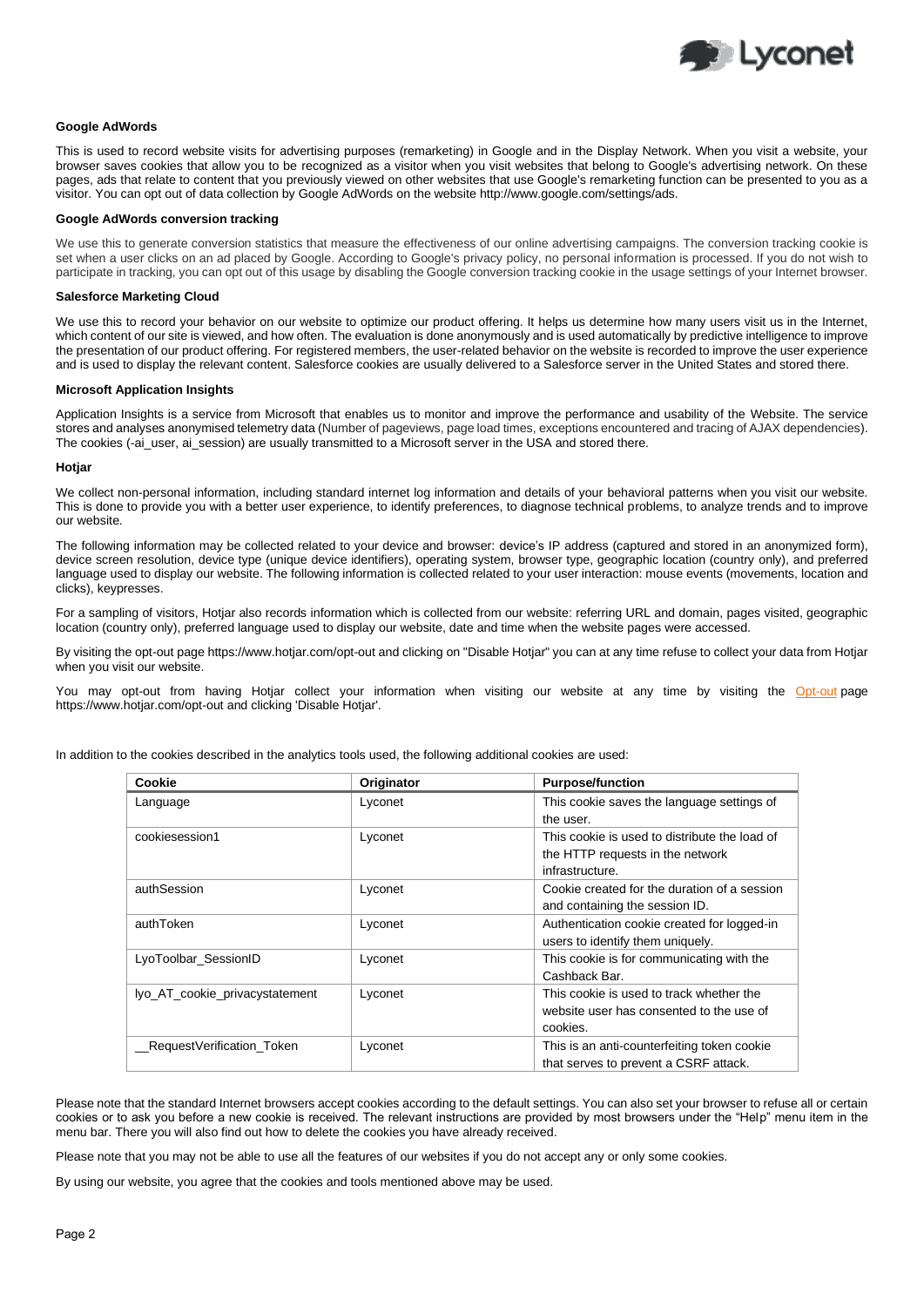

## **4. Conversion measurement using the Facebook visitor action pixel**

With your consent, we use the "Facebook Pixel" by Facebook Inc., 1601 S. California Ave., Palo Alto, CA 94304, USA ("Facebook") on our website. This is a cookie, i.e. a small text file that is stored on your computer and can be accessed again later. With its help, actions of users can be tracked after they have seen or clicked on a Facebook ad. This allows us to track the effectiveness of Facebook ads for statistical and market research purposes. The data collected in this way is anonymous to us, in other words, it does not provide any information on the identity of the users. However, the data is stored and processed by Facebook, so that a connection to the respective user profile is possible and Facebook can use the data for its own advertising purposes, according to the Facebook Data Policy (https://www.facebook.com/about/privacy/). You can allow Facebook and its partners to display ads on and off Facebook. A cookie may also be stored on your computer for these purposes. By using the website, you agree to the use of the visitor action pixel.

**You may withdraw your consent to use the visitor action pixel at any time. If you wish to withdraw your consent, please send a written declaration (by letter or e-mail) to the following address:**

Lyconet Philippines Inc. 10<sup>th</sup> floor Pacific Star Building Sen. Gil Puyat Avenue corner Makati Avenue, Makati City 1226, Philippines Telephone no. +63 2 3491 77 16 Email[: international@lyconet.com](mailto:international@lyconet.com)

## **5. Sharing**

The website contains "Share" buttons for the social networks **Twitter Inc.**, 795 Folsom St., Suite 600, San Francisco, CA 94107, USA, **XING**, which is operated by XING AG, Dammtorstrasse 30, 20354 Hamburg, Germany, **LinkedIn** Corporation, 2029 Stierlin Court, Mountain View, CA 94043, USA, **Facebook**, 1601 South California Avenue, Palo Alto, CA 94304, USA, and **GooglePlus** of the social network Google Inc., 1600 Amphitheatre Parkway, Mountain View, CA 94043, United States. In addition, there is also a "Share" button for e-mail. The "Share" buttons can be recognized by their respective logos.

All "Share" buttons are set up in compliance with data protection requirements. A direct connection between your browser and the server of the operator of the respective social network is established only when you click on the respective "Share" button on this website (and only then). According to the operators of the social networks mentioned, no personal data is collected by the social networks without a click on the respective "Share" button. Only data of logged-in members, including the IP address, is collected and processed. If you do not wish to associate your visit to our website with your user account of the respective social network, please log out of the user account of that social network.

Here we wish to point out that, as the provider of the website, we do not receive any information regarding the content of the data transmitted and its use by the social networks. For more information about the use of data by the social media networks, please refer to the privacy policies of the social networks mentioned.

## **6. Use of data**

We use your personal data only in compliance with legal requirements. We collect and process the personal data that you provide to us when you register as a Lyconet Marketer and in the course of your operation, solely as part of our fulfillment of our contractual obligations to you, and furthermore, only in cases where you expressly give us your consent.

For example, we use your data to communicate with you to verify your identity and provide you with your personal login area on the Lyconet website, to process your enquiries and orders, and provide you with our services. In addition, we also use your data to determine and allocate to you the benefits due to you as a result of your operation as a Lyconet Marketer.

If you have also given us your separate consent to do so, we will also use your data to inform you of offers and promotions from our partner companies, for example.

## **7. Data security and transferring data**

To protect your data, we use measures that include encryption for data transmission (SSL encryption), firewalls, hacker defence programs, and other state-of-the-art security measures. For e-mail communication, we can only guarantee the security of the data according to the current state-of-the-art technology.

Your data is basically used by Lyconet Philippines Inc. as the Lyconet Marketer's contractual partner, which also serves as the service provider for myWorld 360 AG, (Grazbachgasse 87-93, 8010 Graz, Austria). However, your personal data may be shared with / passed on to certain service providers listed below and within the Lyconet Group, the Lyoness Group and the myWorld Group as listed below:

We use certain service providers to handle our services, to communicate with members, and to manage our online presence. We assure you that we have selected these service providers carefully to ensure that the data is processed lawfully and securely. In addition, we have also obligated the service providers to use your personal data only according to our instructions for specific purposes and in accordance with Republic Act No. 10173, otherwise known as the Data Privacy Act of 2012, and its implementing rules and regulations. Any other use of the data by these service providers is excluded.